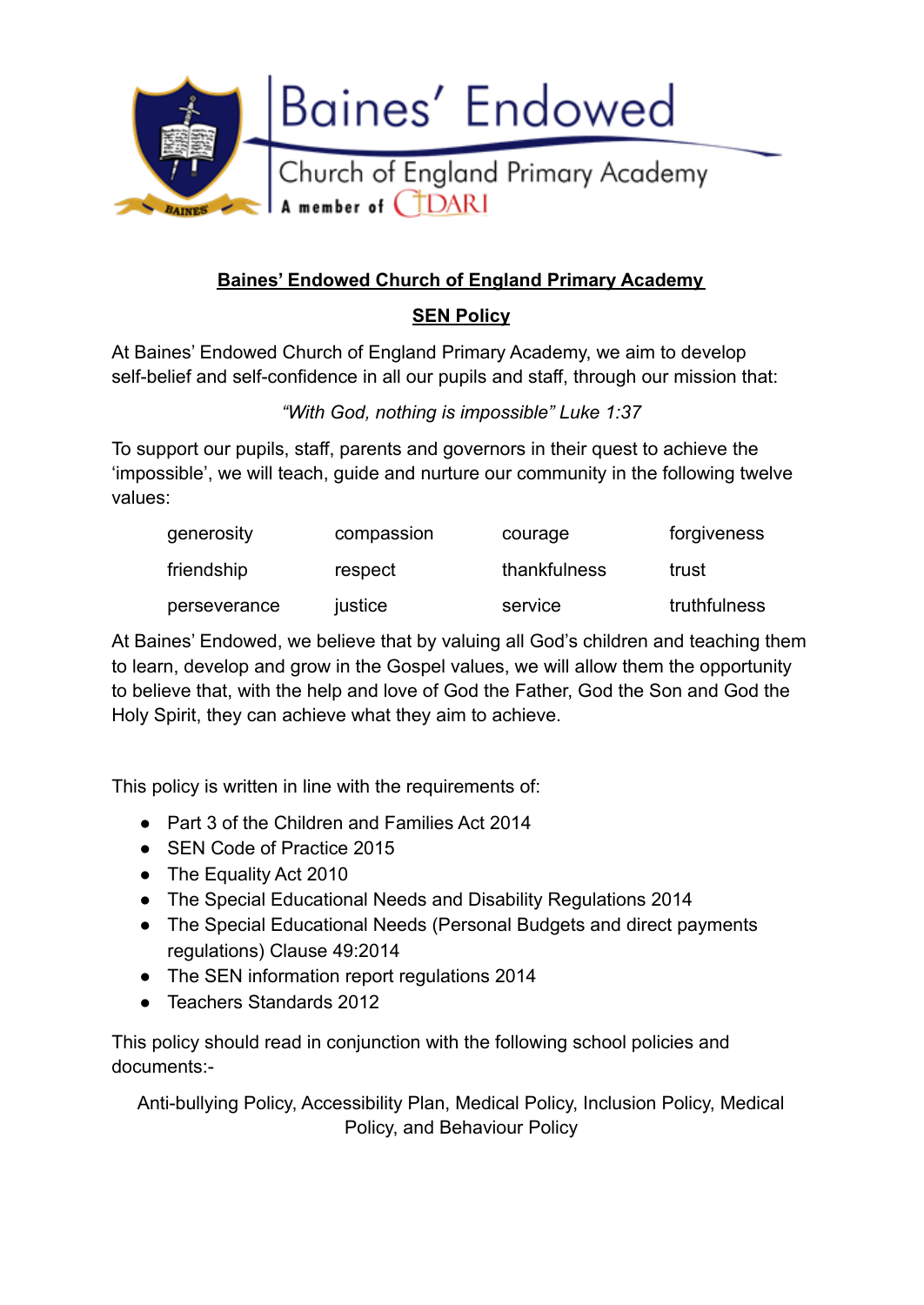

## **Definition of Special Educational Needs (SEN) as taken from section 20 of the Children and Families Act 2014**

A child or young person has special educational needs if he or she has a learning difficulty or disability which calls for special educational provision to be made for him or her.

A child of compulsory school age or a young person has a learning difficulty or disability if he or she—

(a)has a significantly greater difficulty in learning than the majority of others of the same age, or

(b)has a disability which prevents or hinders him or her from making use of facilities of a kind generally provided for others of the same age in mainstream schools or mainstream post-16 institutions.

A child under compulsory school age has a learning difficulty or disability if he or she is likely to be within subsection (2) when of compulsory school age (or would be likely, if no special educational provision were made).

A child or young person does not have a learning difficulty or disability solely because the language (or form of language) in which he or she is or will be taught is different from a language (or form of language) which is or has been spoken at home.

Baines Endowed has a Children Centre and a Nursery, which caters for two to four year olds and is structured as follows:

Nursery – Toddlers and Preschool – Nursery Lead Rebecca Duckworth Early Years Leader – Nursery and Reception – Mrs Spedding Key Stage One - Years One, Two and Three – Key Stage Leader Mrs Littler Key Stage Two – Years Four, Five and Six – Key Stage Leader Mr Rose

> A staff list can be found on the school website <https://bainesendowedblackpool.co.uk/>

# **Section A – Special Educational Needs Provision at Baines' Endowed C.E Primary Academy.**

# **Intent:**

To support our pupils, staff, parents and governors in their quest to achieve the 'impossible', we will teach, guide and nurture our community in the following twelve values: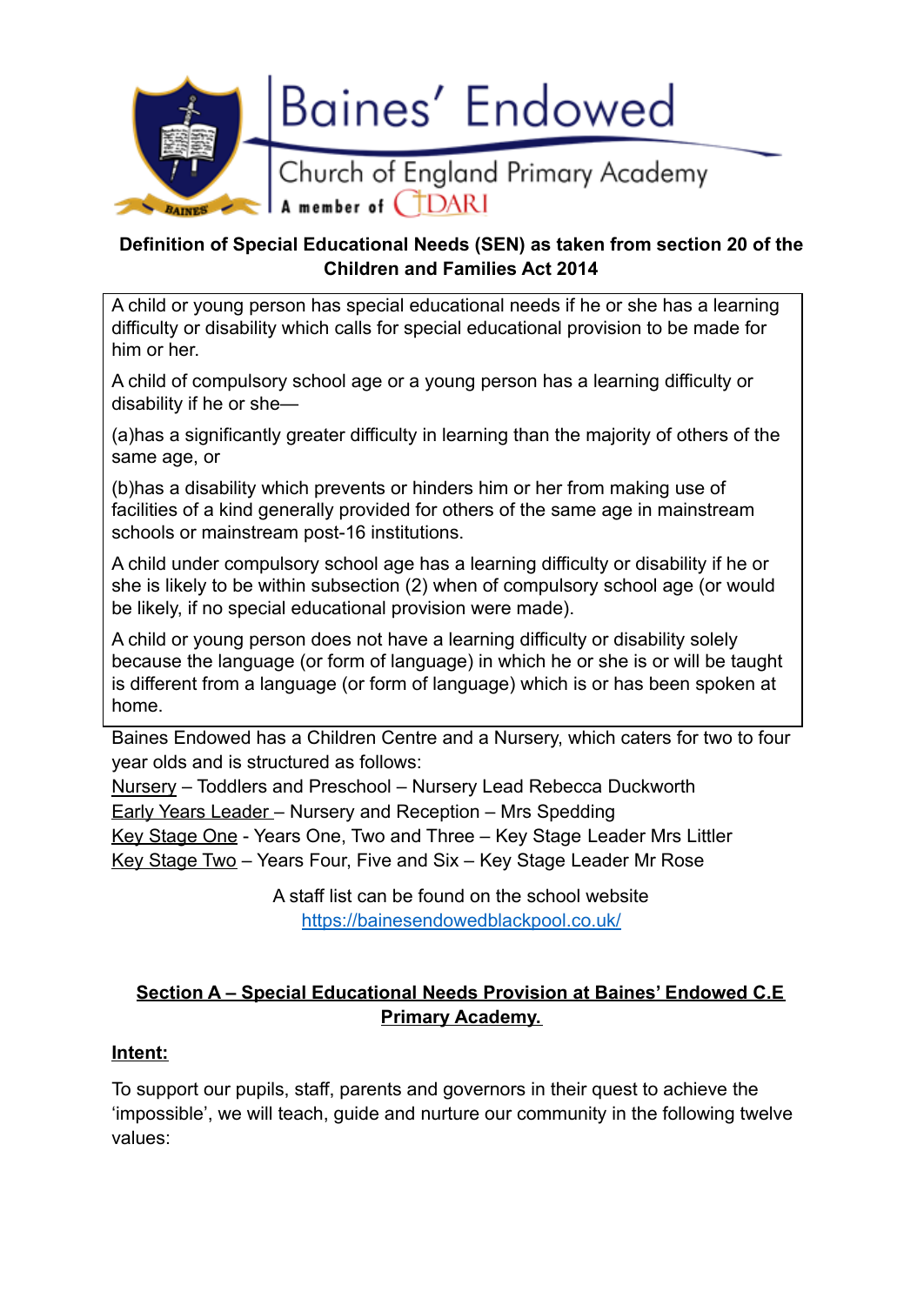

Generosity, compassion, courage, forgiveness, friendship, respect, thankfulness, trust, perseverance, justice, service and truthfulness.

At Baines' Endowed, we believe that by valuing all God's children and teaching them to learn, develop and grow in the Gospel values, we will allow them the opportunity to believe that, with the help and love of God the Father, God the Son and God the Holy Spirit, they can achieve what they aim to achieve.

We have high expectations for all our learners and we aim to provide every child with equal opportunities to access a broad and balanced education. This includes the Foundation Stage and National Curriculum in line with the Special Educational Needs Code of Practice.

#### 1. Objectives

To welcome pupils with SEN and meet their needs in a positive manner so they achieve their best.

To identify and assess children with SEN as early as possible by gathering information from parents and other agencies.

To provide an inclusive education for all pupils with SEN and use our best endeavours to remove barriers to learning by providing high quality teaching differentiated for individual pupils.

To identify and address pupils' needs through the graduated approach and the four-part process of assess, plan, do and review; ensuring that there is careful monitoring and assessment throughout their time at the school.

To work with parents to gain a better understanding of their child and involve them in all stages of their child's education.

That where possible pupils participate and are involved in the process of information gathering and reviewing progress at least twice a year.

To ensure funding is allocated to provide high quality provision for those identified as SEN.

To make reasonable adjustments for disabled children to help alleviate any substantial disadvantage they experience because of their disability as set out in the equality act 2010.

To ensure that support agencies are used effectively.

To encourage confidence and raise self-esteem by providing a caring and well organised environment so children with SEN can achieve their best.

To ensure that SEN is reflected in school policies, schemes of work, planning, monitoring and record keeping.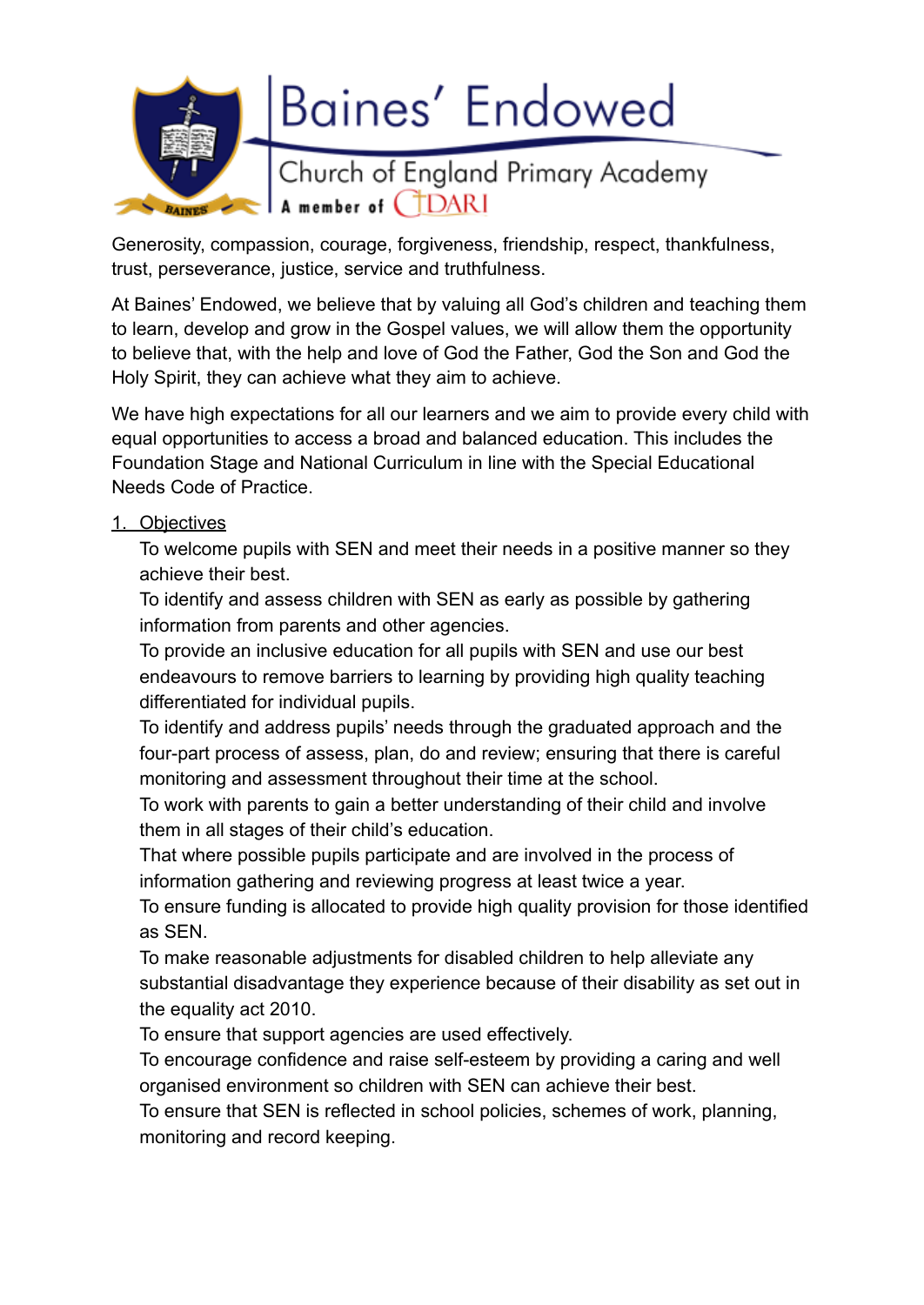

To develop existing skills of all staff in the identification, assessment of and provision for pupils with SEN and to provide training and support as appropriate.

## 2. How we aim to meet these objectives:

Ongoing celebration of diversity and valuing all achievements whether they are social, emotional, cognitive or physical.

Ensuring clubs, trips and activities offered to children at Baines' are available to children with SEN. For some pupils 'reasonable adjustments' may need to be made. This is always done in partnership with families and carers.

Early identification of pupils who need extra help through ongoing teacher observation, assessment, discussions with parents and information gathered from outside agencies.

We work to ensure that our approach to teaching and learning is of a high quality and personalised to meet the individual needs of the majority of children. This is managed through teacher appraisals against the teaching standards, lesson observations, learning walks, and whole school monitoring.

Ensuring that all staff receive training on the expectations of the recent Code of Practice and are able to recognise emerging needs and implement a graduated approach to SEN.

We follow the advice in the National Curriculum Framework on how to adapt the curriculum and the learning environment for pupils with SEN. We also incorporate the advice provided as a result of assessments, both internal and external, and the strategies described in Education Health and Care Plans (EHCP).

Planning and reviewing of Provision Maps and targets for all pupils with SEN will take place a minimum of twice a year, involving both parents and pupils as much as possible.

Ensuring that advice from outside agencies is sought and incorporated into Provision Maps.

To focus on outcomes not difficulties. Positive reinforcement to encourage pupil's achievements and frequent celebrations of success giving equal status to physical, cognitive, social and emotional achievements enabling all children to feel valued for their efforts.

Monitoring the provision and progress of pupils with Education Health and Care Plans (EHCP).

Ensuring that SEN is featured in the School Development Plan, reflecting the training needs of all staff.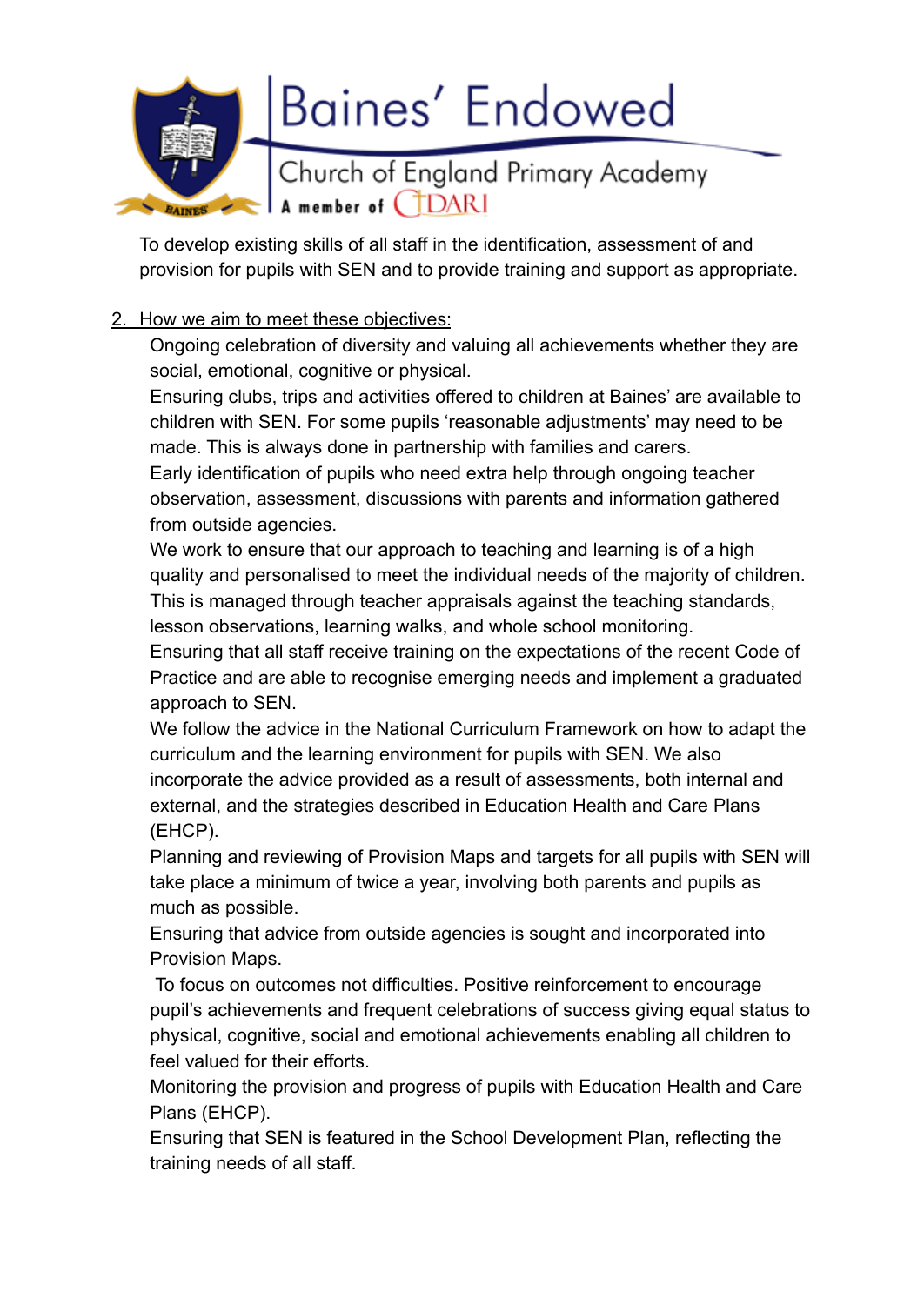

Ensuring that we have high expectations of pupils, set suitable challenging targets with monitoring meetings including SLT, Phase Leader, SENCO, and Class Teacher.

Ensuring that all staff share good practice.

Listen to and value parents' concerns about their child's development; engaging in positive discussions to ensure the best outcomes for the child.

Supporting social, emotional and mental health through the provision of nurture groups and social skills groups.

# **Section B – Arrangements for full access to a broad and balanced curriculum**

# **Implementation:**

The National Curriculum Inclusion Statement states that teachers should set high expectations for every pupil, whatever their prior attainment. Teachers should use appropriate assessment to set targets which are deliberately ambitious. Potential areas of difficulty should be identified and addressed at the outset. Lessons should be planned to address potential areas of difficulty and to remove barriers to pupil achievement. In many cases, such planning will mean that pupils with SEN and disabilities will be able to study the full national curriculum. (Code of Practice 2015)

All children are entitled to full and equitable access to the National Curriculum and high quality teaching.

This links to the school's Inclusion Policy, Medical Policy, Anti-Bullying Policy and Behaviour Policy.

- All efforts are made to overcome individual pupils' barriers to learning.
- All classrooms have well planned activities with clear learning intentions, differentiated to enable all pupils to make progress.
- Classrooms resources are organised in such a way to enable pupils to develop independence in selecting appropriate materials for a task.
- A range of teaching styles are used including auditory, visual and kinaesthetic.
- The successes and achievements of all pupils are celebrated through the school's reward system.
- All pupils are encouraged and enabled to have full participation in the life of the school and to know their contributions are valued.
- A range of different organisational settings are planned to provide class, group, paired and individual work.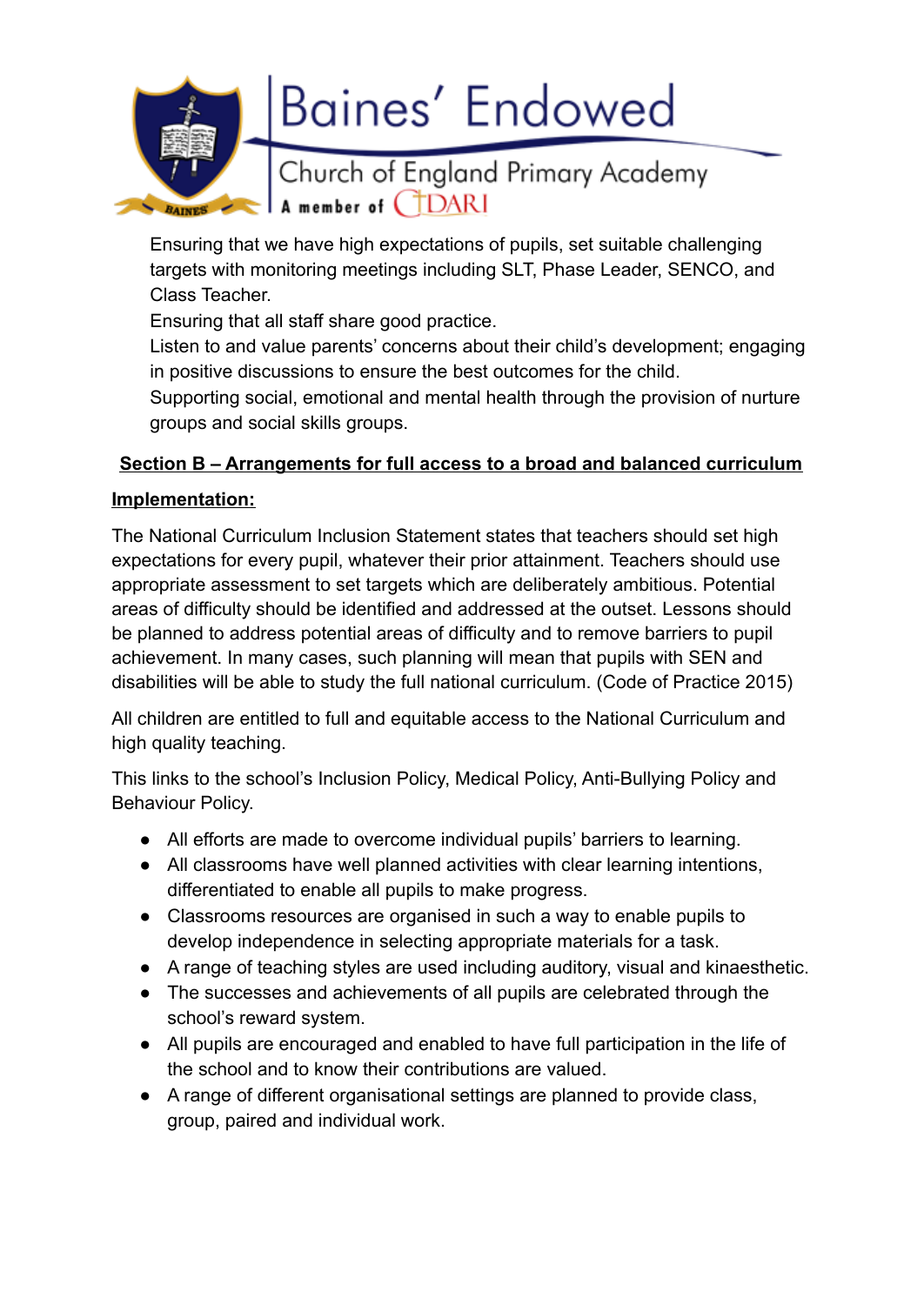

When pupils are withdrawn to work in small groups or individually, every effort is made to ensure that they do not miss out on the broad and balanced curriculum to which they are entitled.

**Section C – Identification, Assessment and Response**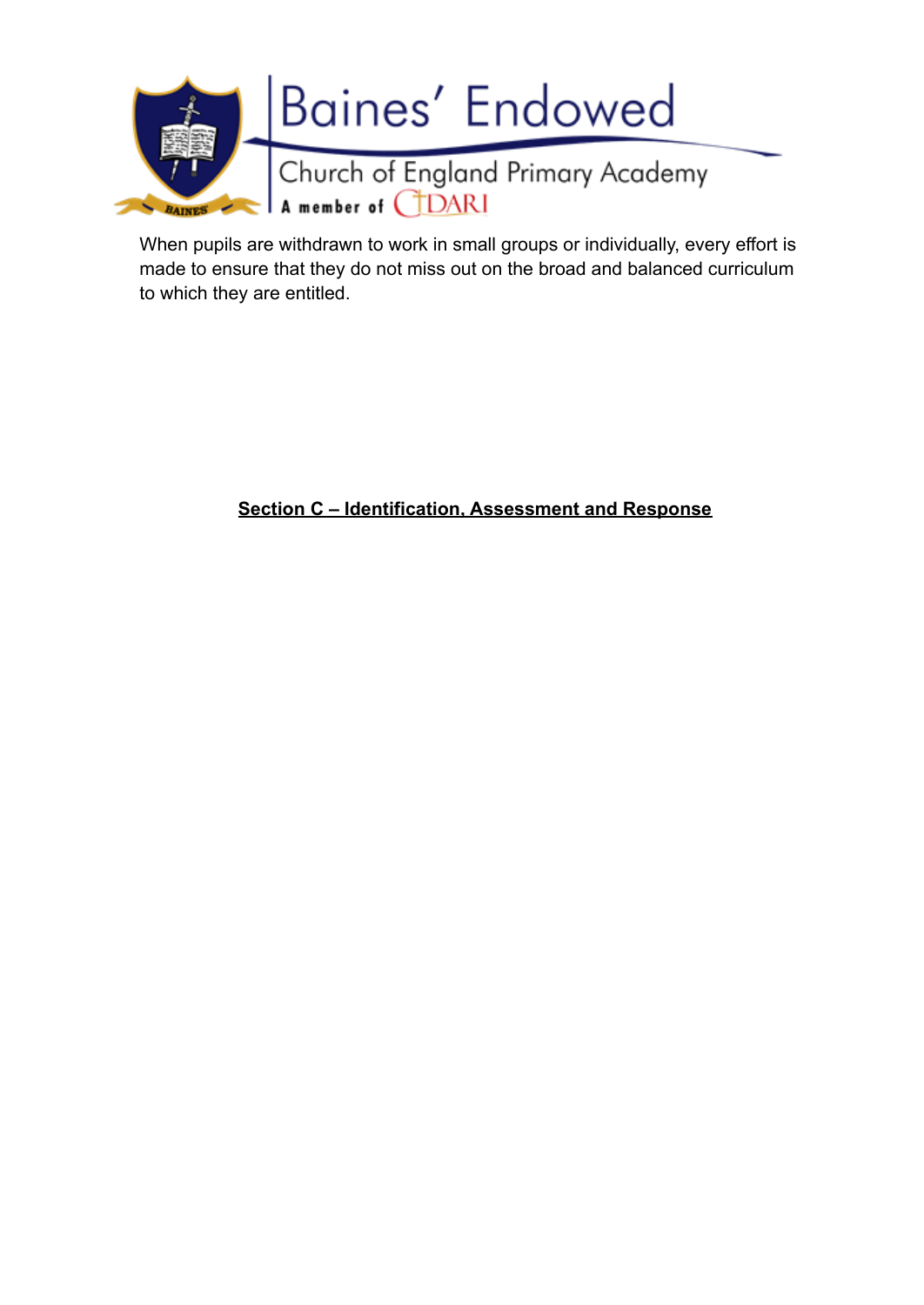

Flowchart for identification and support of SEN at Baines'

All children receive high quality teaching. Work is differentiated and personalised where needed.

| Quality of the teaching and the progress of the child<br>is monitored.                                               |
|----------------------------------------------------------------------------------------------------------------------|
| SEN is identified through monitoring of progress and<br>development.                                                 |
| Where a child is making inadequate progress, given<br>their age and starting point extra help should be<br>given.    |
| SENCO assesses whether a child has a significant<br>learning difficulty. SEN support is agreed.                      |
| Once a Potential SEN is identified 4<br>actions take place.                                                          |
| Assess                                                                                                               |
| Plan                                                                                                                 |
| Do                                                                                                                   |
| Review                                                                                                               |
| If little or no progress is made school<br>concider the advice and support from<br>outside agencies and specialists. |
| Referral for an Education, Health and<br>Care Plan                                                                   |
|                                                                                                                      |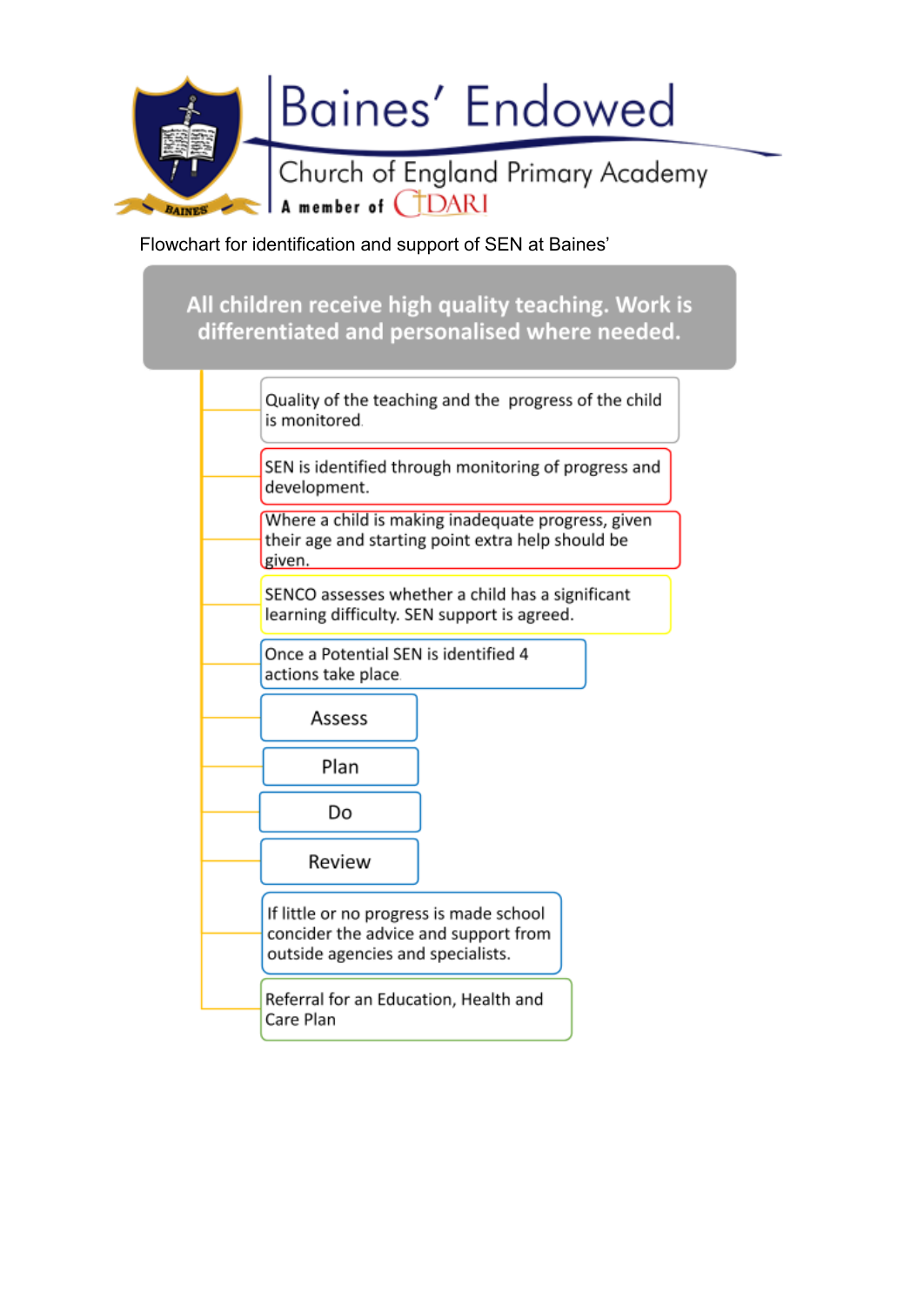

1. Identifying needs at Baines'

Children will have needs and requirements that may fall into at least one of the four areas defined by the SEN Code of Practice September 2015.

- Communication and interaction
- Cognition and learning
- Social, emotional and mental health
- Sensory and/or physical

Many children will have inter-related needs; these broad categories give an overview of the range of needs we plan for at Baines' Endowed but we consider the needs of the whole child, which will include not just the special needs.

The SEN Code of Practice (2015) describes adequate progress as:

- Is similar to that of children of the same age who had the same starting point
- Matches or improves on the pupil's previous rate of progress
- Which allows the attainment gap to close between the pupil and children of the same age

#### 2. Assessing needs

## **If a child does not make adequate progress compared to peers, their starting point or previous attainment - this would raise concerns that they have learning difficulties.**

Baines' Endowed aims to identify if a child is not making adequate progress as early as possible, using a process of summative and formative assessments. The assessment process includes the child's characteristics, the learning environment, the tasks set and the teaching style. We may look at a child's emotional needs, social skills and behaviour in different situations. There are whole class formal assessments every term and individual assessments if requested by the class teacher.

Each term, following formal assessments, pupil progress meetings are held to review the progress of every child in the school between the class teacher and the pupil progress leader.

During Parent's Evening, parents are consulted to gain their insight into their child's progress. If, after consultation with parents, a child has underlying needs then he/she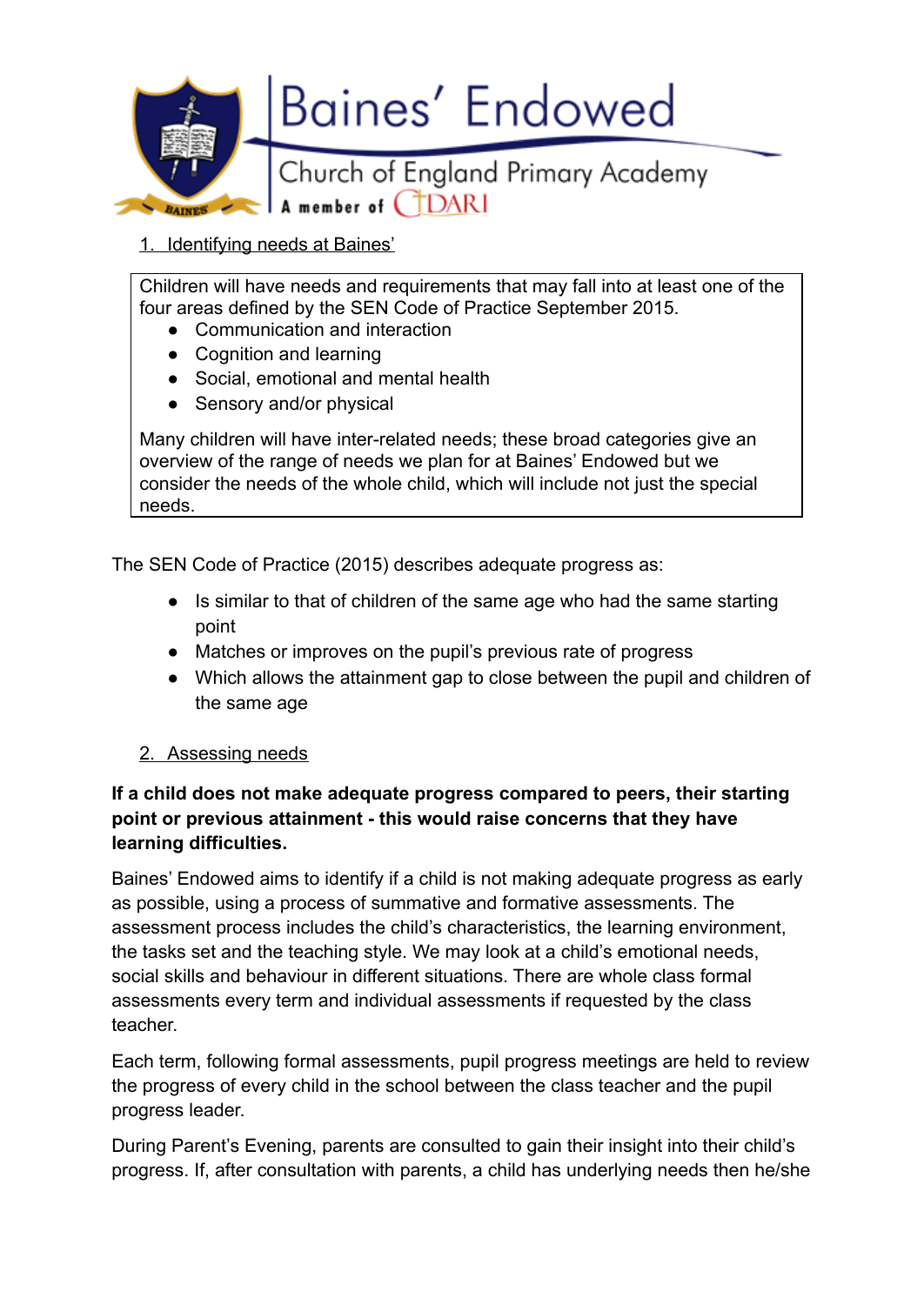

will be put on the SEN register and a Provision Map is completed to identify how the needs are to be addressed and outcomes identified. Parents will be invited to SEN reviews held in the Autumn and Summer Terms.

### 3. Graduated Response

# **High quality teaching, differentiated for individual pupils, is the first step in responding to pupils who have or may have SEN.**

*Teachers are responsible and accountable for the progress and development of the pupils in their class, including where pupils access support from teaching assistants or specialist staff.* (Code of Practice 2015)

The graduated response is a four-part cycle of assessment, planning, doing and reviewing which is recorded on the child's provision map and Plan, Do, Review paperwork.

### **Assess**

The teacher identifies pupils with learning needs in the class; this involves clearly analysing the pupil's needs using the class teacher's assessment and experience of working with the pupil, details of previous progress and attainment, comparisons with peers and national data, as well as the views and experience of parents. The pupil's views and, where relevant, advice from external support services will also be considered. Any parental concerns will be recorded and compared with the school's information and assessment data on how the pupil is progressing.

#### **Plan**

Planning will involve consultation between the teacher, SENCO and parents to agree longer term learning objectives and hoped for outcomes. Adjustments, interventions and support that are required will be recorded on the child's Provision Map with a clear date for review. Parental involvement may be sought, where appropriate, to reinforce or contribute to progress at home.

All those working with the pupil, including support staff will be informed of their individual needs, the support that is being provided, any particular teaching strategies/approaches that are being employed and the outcomes that are being sought.

# **Do**

The class teacher remains responsible for working with the child on a day-to-day basis. They will retain responsibility even where the interventions may involve group or one-to-one teaching away from the main teacher. They will work closely with teaching assistants and/or relevant specialist staff to plan and assess the impact of support and interventions and links with classroom teaching. The pupil's response to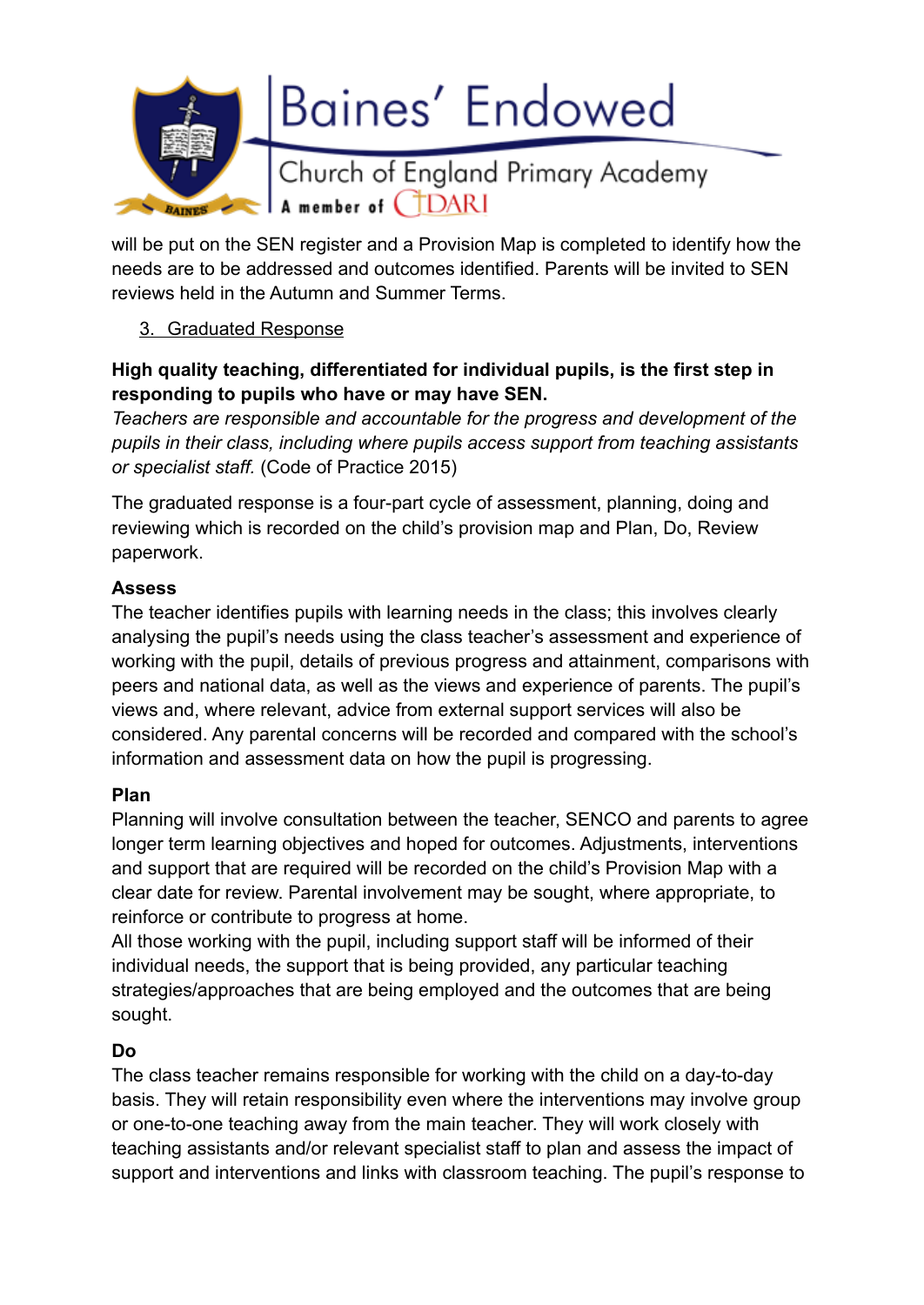

the support can help identify their particular need. The impact on progress, development and or behaviour that is expected will be recorded by the class teacher and other staff and summarised on the Provision Map in preparation for the termly progress review.

### **Review**

Reviews will be undertaken in line with the agreed dates. The review process will evaluate the impact and quality of the support and interventions. It will take account of the views of the pupil and their parents through Person Centred Planning Meetings. If necessary, outside assessments may be considered at the progress review with parents to inform a future cycle of response. Advice can be sought from outside specialists at any point; to advise on early identification of SEN, where little or no progress is made over a sustained period, where the child is working below age related expectations. Advice is incorporated into the child's individual planning and targets.

# **The majority of children and young people with SEN will have their needs met within school – effectively at 'school level'.**

This cycle of assess/plan/do/review will continue if the child is deemed by all to be making progress **with** this additional and different intervention and their needs can be met within the school's SEN budget. We will continue to identify the child as having special educational needs.

If the child is able to maintain good progress **without** the additional and different resources, he or she will not be identified with special educational needs and be removed from the SEN register.

However, the special educational provision required to meet some children's needs cannot reasonably be provided from within the normal resources here at Baines' Endowed. Where this is the case, we will gather all the information in the format required by the Local Education Authority to request and assessment of education, health and care needs.

# **Referral for an Education, Health and Care Plan (Statutory Assessment)**

If a child has significant long-term difficulties he/she may undergo a Statutory Assessment process by the Local Education Authority which is usually requested by school but can be requested by a parent. This would be discussed at a review meeting with parents and possible outside professionals. (See Flow Chart) A request for an assessment must be supported by evidence of long term and sustained need for support which cannot reasonably be met by the school SEN budget.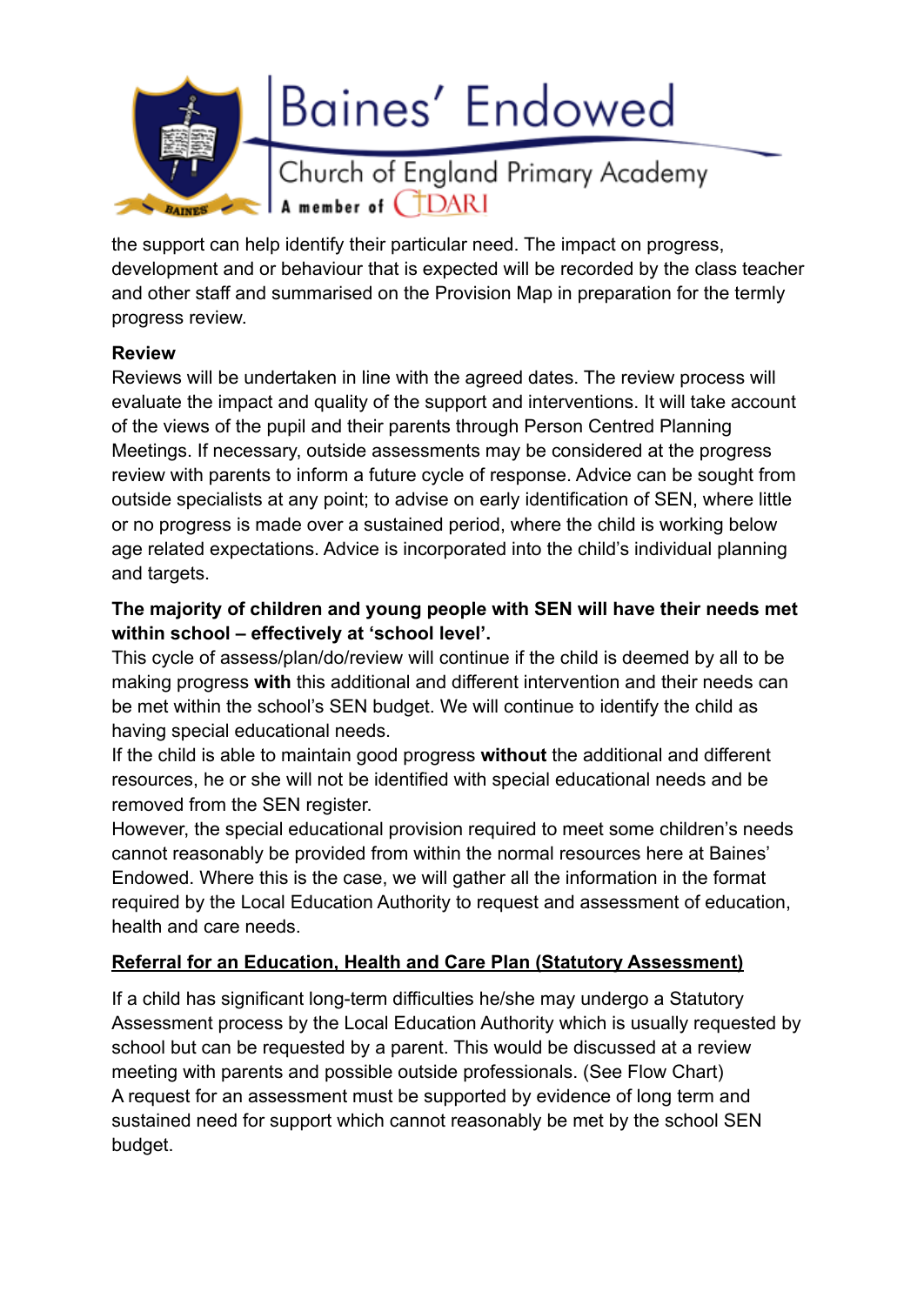

# **Section C: Managing pupils on the SEN register**

1. Arrangements and responsibilities for coordinating and monitoring the graduated response.

### **General Monitoring**

It is the responsibility of the SENCO to update information about pupils on the SEN register every term through the monitoring of the SEN paperwork. Class Teachers and/or SENCO will meet with parents twice a year during the SEN review.

#### a) The Class Teacher

The Class Teacher is responsible and accountable for progress and development of all pupils in their class:

The teaching and monitoring of all their pupils and identifying and reporting any concerns about SEN to SENCO

Planning and delivering differentiated interventions for all pupils with identified SEN. These should be additional to or different from those provided as part of the school's differentiated curriculum.

Reviewing the effectiveness of the intervention in securing progress to inform the next steps in a graduated approach for support.

Informing parents of concerns and the intervention that are proposed and involving them in any reviews of their child's progress.

Monitoring of progress and target setting to track progress towards planned outcomes through the use of formative and summative assessment.

Completing SEN documentation and liaising with the SENCO, parents and pupils.

Collaborating with the SENCO to match classroom provision to the specific needs of the pupil.

As part of the graduated approach to collaborate with outside specialists and work with the advice of the specialists to plan outcomes and provision.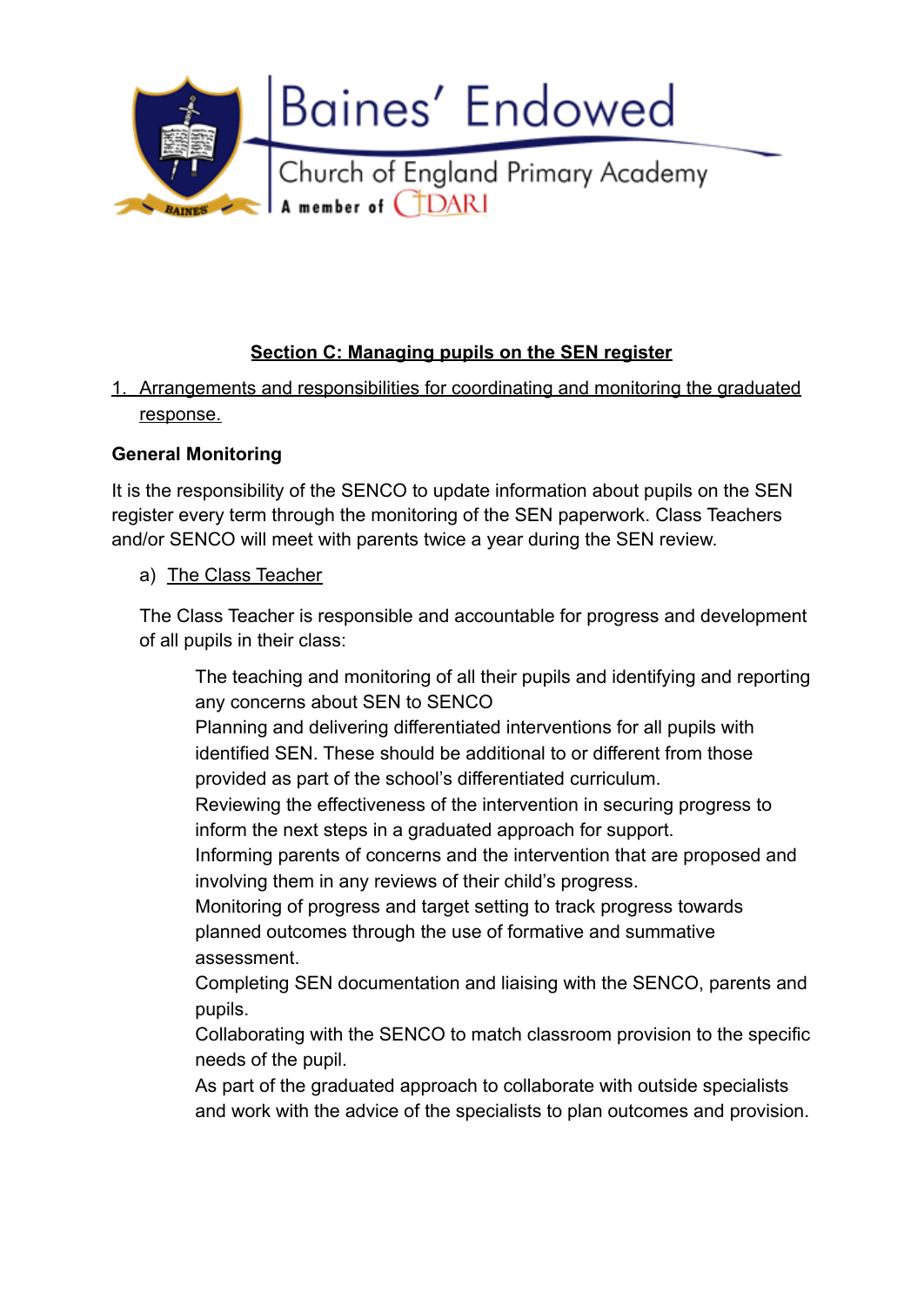

Planning with special support assistants (SSAs), teaching assistants and nursery nurses to ensure quality provision for pupil with SEN focused on outcomes.

Regularly reviewing the support provided by staff and the impact on the progress of SEN pupils.

### **The SENCO and class teachers are responsible for the timetabling and directed work load of the additional staff.**

b) Special Support Assistants (SSA), Teaching Assistants (TA) and Nursery Nurses (NN).

They are responsible for the following: -

Collecting evidence of progress through observations both formal and informal Alerting the class teacher to concerns which have been observed through close working with pupils Tracking progress towards outcomes set by a class teacher or SENCO for specific SEN pupils Providing effective feedback to the teacher on interventions Collaborating with SENCO to match classroom provision to specific needs of the pupil Contributing to progress reviews or Person Centred Planning reviews

c) The SENCO

# **In line with the recommendations in the SEN code of Practice 2015, the SENCO will oversee the day-to-day operation of this policy in the following ways:**

Maintenance and analysis of the SEN register Identify through provision mapping those in receipt of additional SEN support from the schools devolved budget, those in receipt of high needs funding and those with statements of Special Educational Need or Education Health and Care Plans

Coordinating provision for children with special educational needs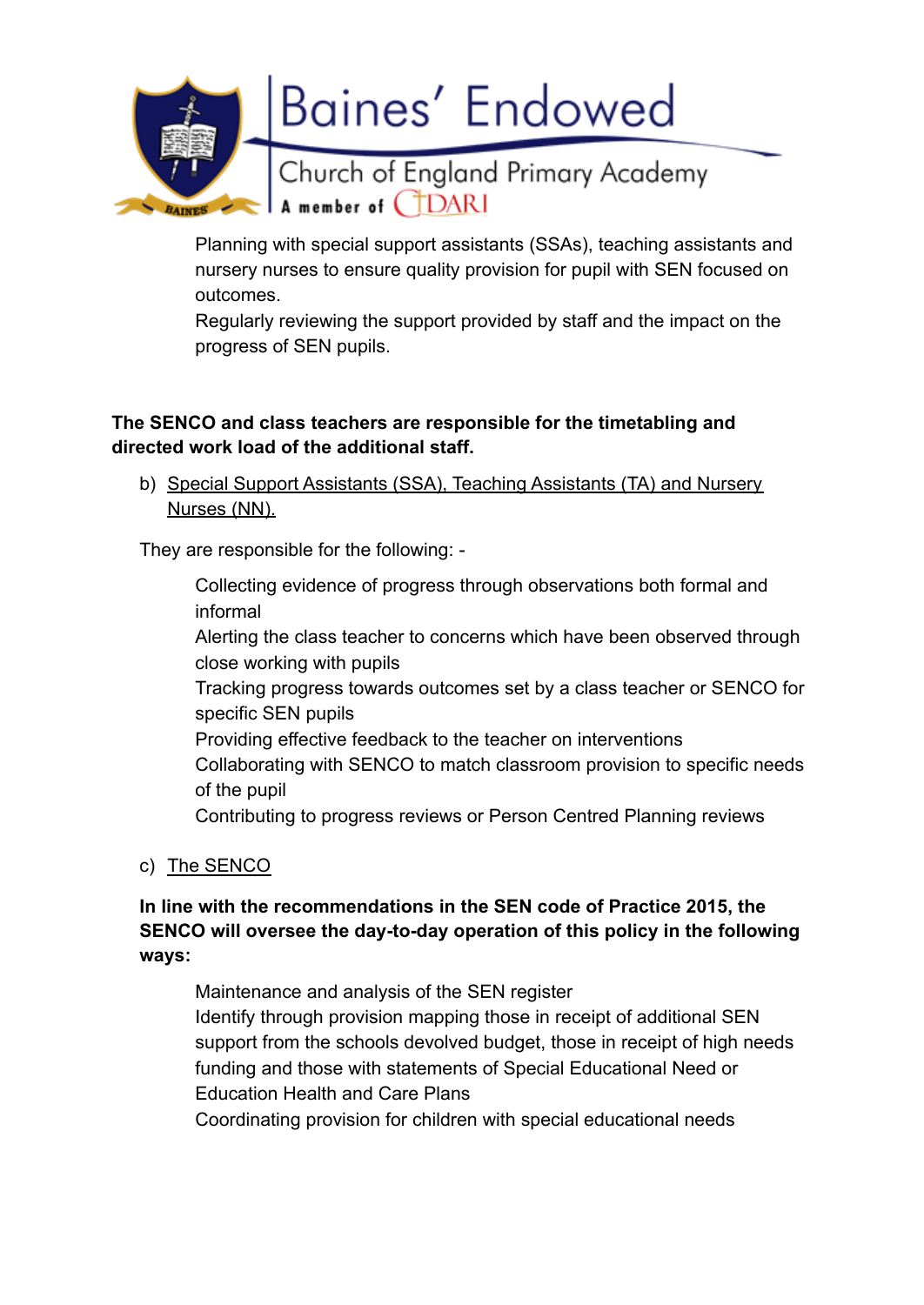

Liaising with and advising teachers to identify pupil's needs; arranging any in-school specific assessments or monitoring to help identify the barrier to learning

Managing and supporting other classroom staff working with vulnerable learners

Overseeing the records on all children with Special Educational Needs Liaising with and advising all staff on the graduated approach Liaising with parents of children with SEN, in conjunction with class teachers, keeping them informed of progress and listening to their views on progress

Overseeing and supporting staff in identifying key needs and outcomes to be recorded on Provision Maps

Reviewing progress against expected outcomes as identified on Provision Maps by the class teacher; ensuring learning objectives are revised and reviewed

Contributing to the in-service training of staff

Implementing a programme of Annual Review/Person Centred Planning reviews for all pupils with an Education Health and Care Plan Implementing a programme of six monthly reviews for Early Years pupils with an Educational Health Care Plans

Carrying out referral procedures to Blackpool Borough Council Local Authority to request High Needs Funding Education Health and Care plan when it is suspected, on strong evidence arising from previous intervention (additional SEN support from devolved budget), that a pupil may have a special educational need which will require significant long term support Overseeing the smooth running of transition arrangements and transfer of information for Year 6 pupils identified as SEN or vulnerable learners Working with Early Years staff and Blackpool Early Years Special Educational Needs and Disability Team to ensure successful transition into school/nursery or from other Early Years settings for children identified with a SEN or disability

Ensuring interventions for SEN pupils are effective and evidence based Evaluating the impact and effectiveness of additional interventions for SEN pupils

Arranging specific SEN resources

Key point of contact with external agencies, especially the LEA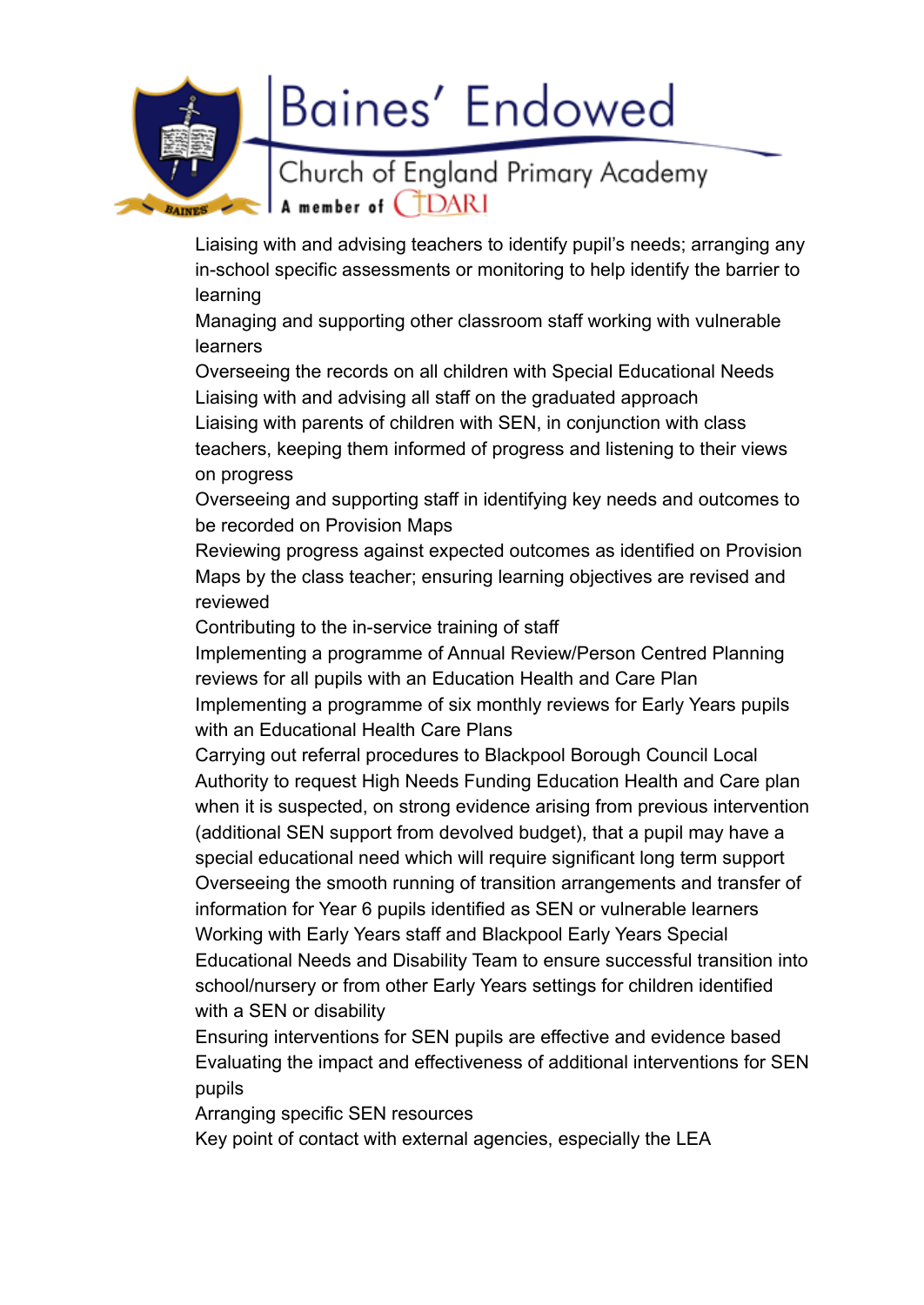

Liaising closely with a range of outside agencies to support SEN/Vulnerable learners in consultation with parents Attending LEA SENCO Cluster meetings and training as appropriate Liaising with the school's SEN Governor, Mrs Taylor, keeping her informed of current issues regarding the provision for vulnerable learners, including those with Special Educational Needs (nationally, locally and within school)

Liaising with the school nurse to ensure medical care plans have been completed and information is shared on a need to know basis Working as part of the Senior Leadership team to ensure SEN information is shared with staff and SEN is included in the school development plan Reviewing the SEN policy and ensuring up to date information is on the website

#### d) Key Stage Leaders

The Key Stage Leaders are responsible for the following in their Key Phase

- Liaise with the SENCO to timetable and direct work of support staff working in their phase
- Identify vulnerable learners in their phase who are not on the SEN register to ensure they are making adequate progress
- Monitor the outcomes of additional support for vulnerable learners Work with the SENCO to ensure Provision Maps and Targets are up to date

Lead termly Pupil Progress meetings

Support teachers in their phase with parent meetings as requested Ensure that any special arrangements are in place for SEN pupils when taking formal tests: Baseline assessments in Reception, Phonics test in Year One and formal end of KS1 and KS2 tests

- e) Members of the Senior Leadership Team
	- The day-to-day management of the SEN Policy and the Disability Equality Duty Scheme and Accessibility Plan
	- Allocate and monitoring appropriate resources for SEN from the delegated budget and statement funding with the SENCO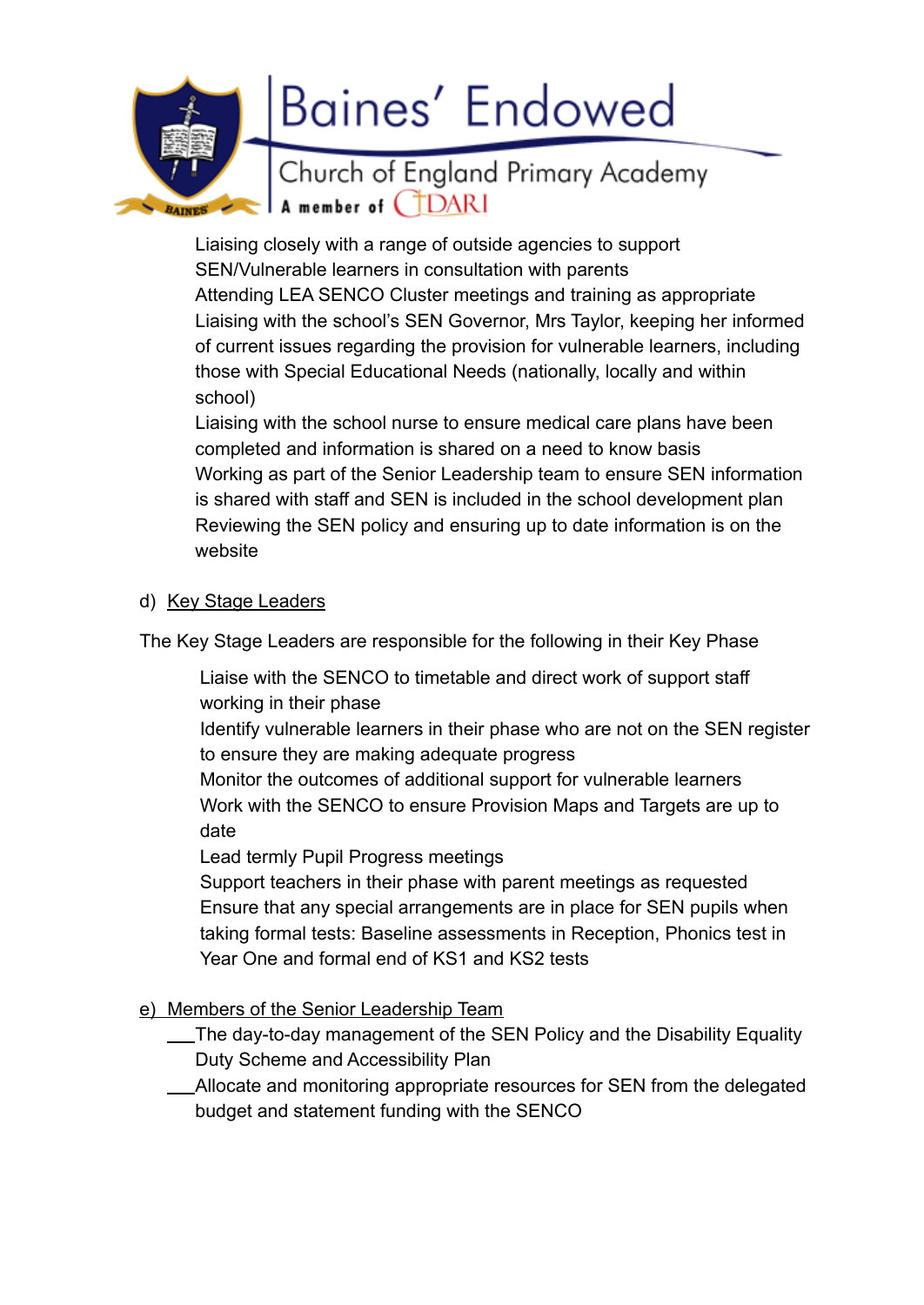**Baines' Endowed** Church of England Primary Academy **BAINES** A member of **CDARI** 

- Ensure that staff are delivering high quality teaching differentiated for individual pupils through the teacher appraisal process using the teaching standards, lesson observations and learning walks
- Monitoring teachers' planning and pupil achievement each term and ensuring action points are followed through
- Reporting to Governors on procedures and SEN resourcing
- f) The Governing body is responsible for:

Ensuring that the best possible provision is made for all pupils with SEN Monitoring the quality of SEN provision Ensuring information about the implementation of the policy for SEN is published on the school website and this is updated Ensuring the integration of pupils with SEN in the school community Ensuring the budget for SEN is allocated appropriately Electing a designated SEN Governor to liaise with the SENCO

# 2. **Admission Arrangements**

Pupils identified with low-level SEN have the same rights of admission as all other prospective pupils.

Pupils with an Education Health and Care Plan are admitted following the school's admission policy ensuring that school then works to meet their needs under the SEN Code of Practice (2015).

# **3. Transitions**

Early Years staff make contact with other Early Years providers in the term before the child enters into Reception. A visit to the Nursery setting will be made for exchange of information. Additional visits can be made for children with identified SEN.

Close links exist with the secondary schools to which pupils transfer in September each year.

Meetings are held with the SENCO of the High schools at which documents are discussed and exchanged.

Additional visits are made for pupils with identified SEN and the Secondary SENCOs are invited to attend any SEN reviews held in the Summer term.

# **Section D: Supporting Pupils and Families**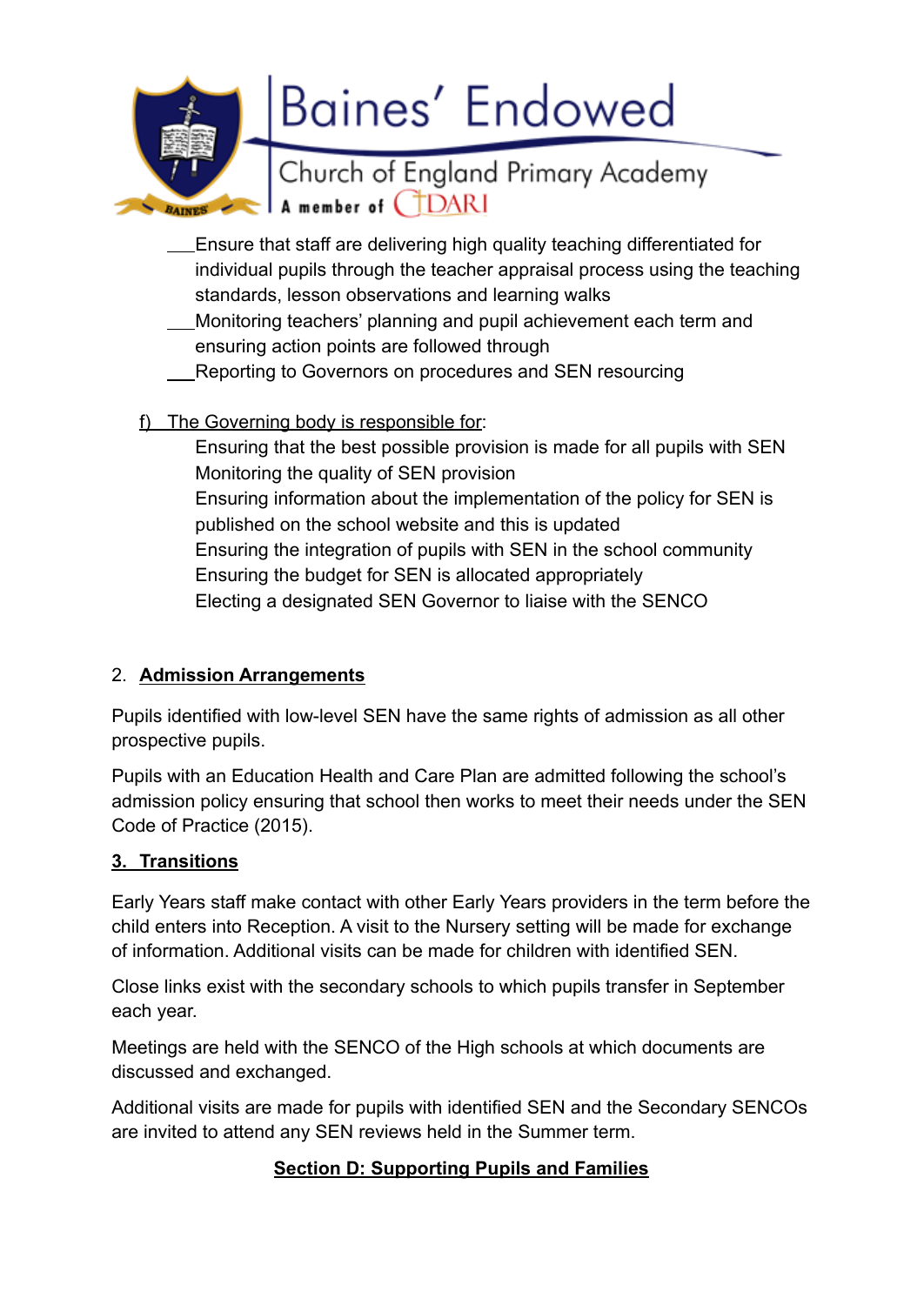

Blackpool Borough Council local offer can be found on the Blackpool Borough Council website

<http://www.blackpool.fsd.org.uk/kb5/blackpool/fsd/localoffer.page>

# 1. **Contacts and meetings**

Parents and carers are always welcome at the school. At Baines' Endowed working as a partnership is recognised as an essential element in the successful education of all pupils, in particular for those with special needs; therefore we maintain an open door policy.

There are regular, planned meetings with parents in the Autumn and Spring term to set up and review progress documented in the Provision Maps. Pupils and parents are both involved in the target setting and review process.

Day to day contact with parents is verbally at the end of the school day. A communication book could be set up as a more efficient way of sharing information. Written reports are issued at the end of the year in July.

For children with Statements or Educational Health and Care Plans, the annual review will be held around the anniversary of the date of issue and a representative from the Local Authority SEN team is invited to attend. For Early Years children with Educational Health and Care Plans there are six monthly reviews.

Parents/Guardians and pupils contribute to all reviews as well as staff from any outside agencies who are involved with the pupil. If parents or staff have additional information or concerns an interim review can be arranged at any time throughout the academic year.

Pupils in Early Years may require family meetings with Portage and the Early Years SEND Team; these may take place in the EYs setting or at home.

Following consultation parents may be invited to meetings with professional specialists in school or as a result of a referral in a clinic setting.

# 2. **Support and advice**

The school recommends and introduces parents to the service of the Special Educational Needs and Disability Advice and Support Service (SENDIASS) who supports parents with SEN issues and is independent of the school and the LEA.

Julie Lavelle: 07468472929 or Will McGhee: 07391861744

# 3. **Parent and pupil views**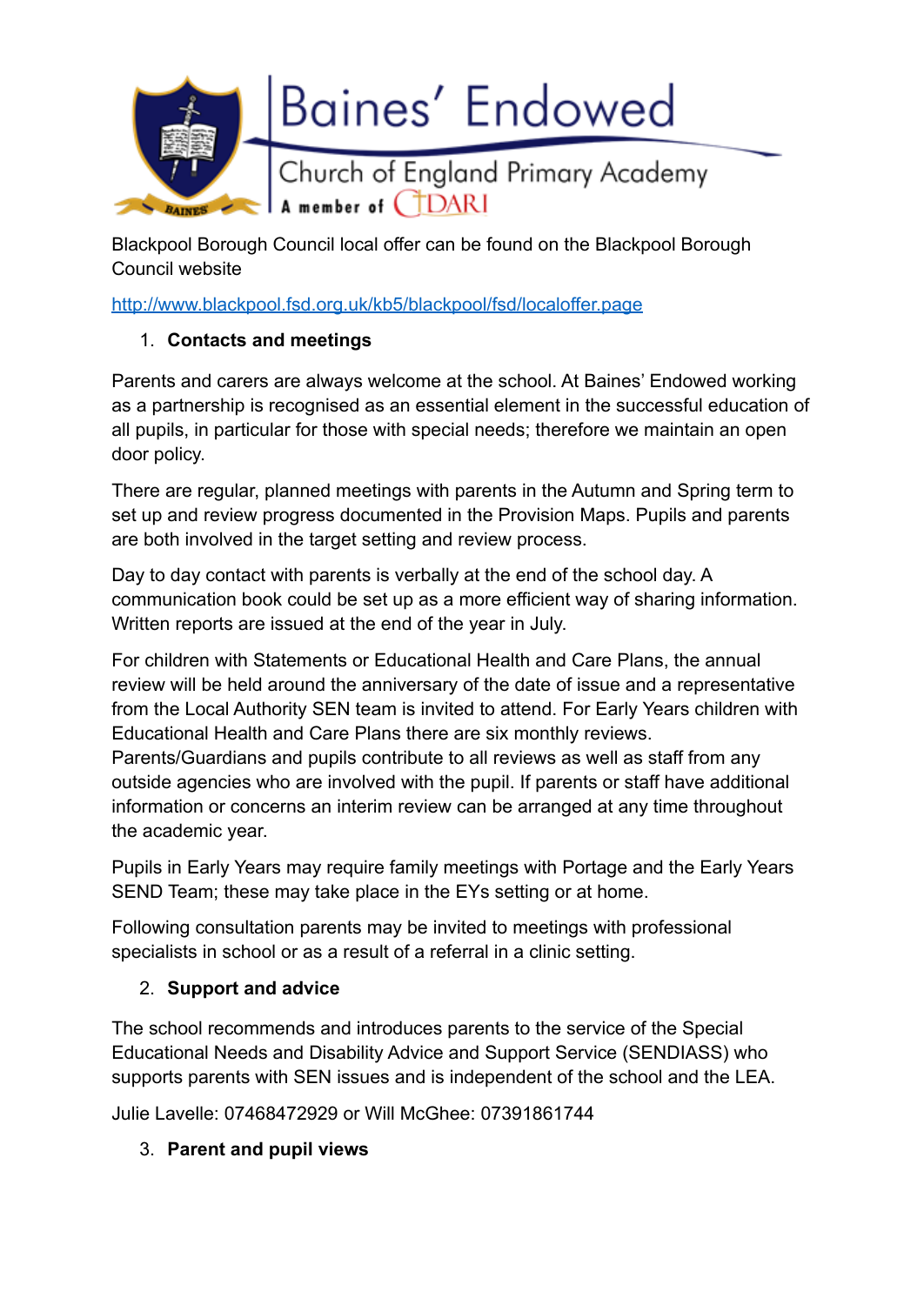

One of the key principles of the 2015 Code of Practice is that it puts children, young people and their families at the heart of this legislation.

At Baines' Endowed parents' opinions and aspirations for the children will be taken seriously.

In the four-part cycle of the assess-plan-do-review parents will have the opportunity to be part of the planning process for both short and long term outcomes.

For formal annual/interim reviews pupils contribute their voice in a style and format most suited to their age and aptitude.

When applying for an EHC plan, part of the formal application is for families to outline their short and long term aspirations for their child. The SENCO will discuss this process with them before an application is completed and support can be arranged if required.

# 4. **Dealing with complaints around SEN**

Parents/carer complaints are dealt with at the school in the following ways:

Discussed informally with the Class Teacher and/or the Key Stage Leader Referred to the SENCO Referred to the Headteacher In writing to the Governing Body The parents may contact Cidari Education LTD The Multi Academy Trust for Blackburn Diocese The parents may contact the LA who will then contact the school The parents may go to the SEN/Disability Tribunal.

At any stage in the complaint process parents may request the advice and support from the Special Educational Needs and Disability Advice and Support Service (SENDIASS).

#### **Section E: Supporting pupils with Medical Conditions or a Disability**

Baines' Endowed recognises that children with medical condition should be properly supported so they have full access to education, including school trips and physical education. Some children with medical conditions may be disabled and, where this is the case, Baines' Endowed will comply with its duties under the Equality Act 2010.

Some children may also have SEN and may have a statement or Education Health and Care Plan which brings together health and social care needs, as well as their